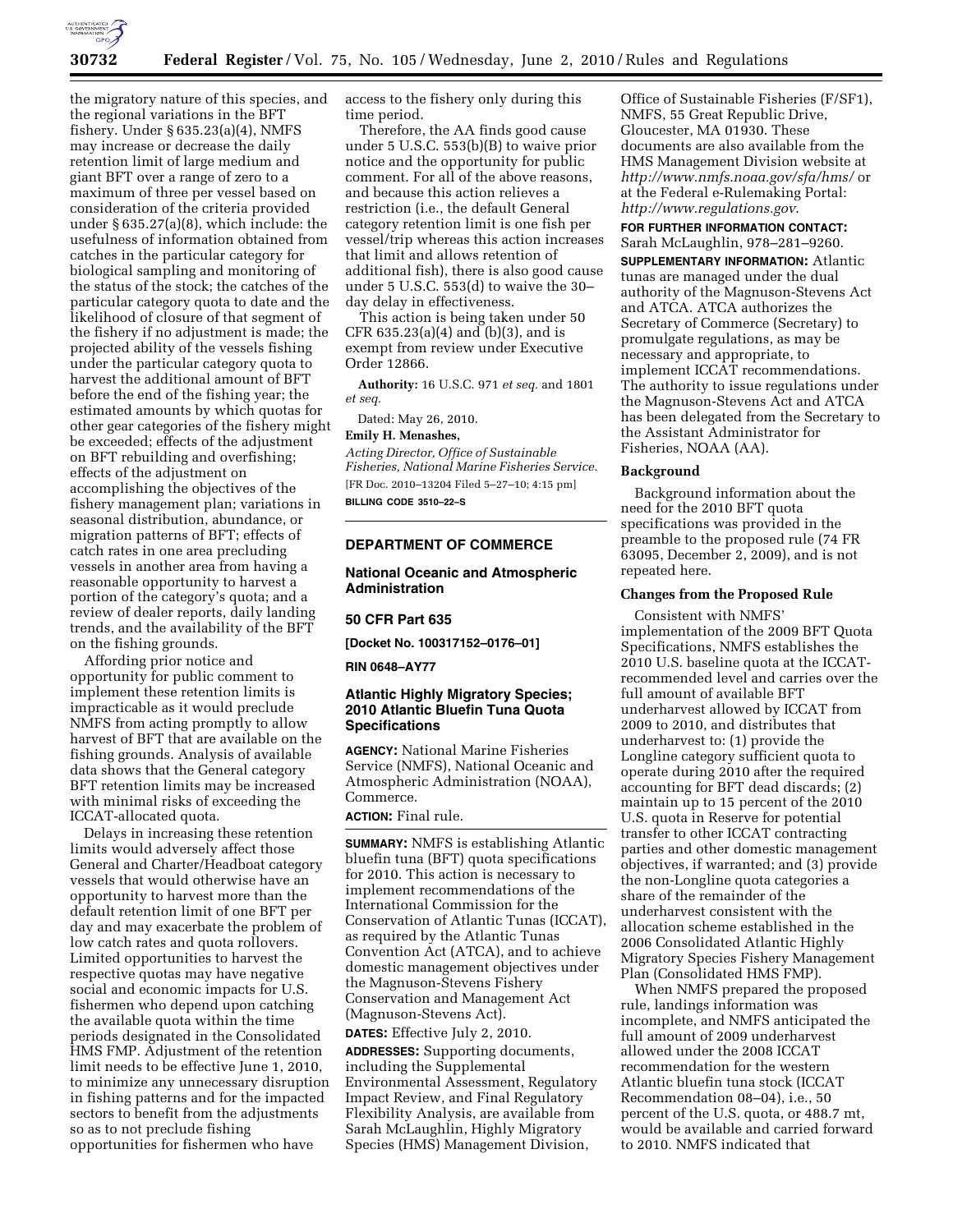adjustments to the quota specifications based on actual underharvest would be made in the final rule. Complete information on 2009 landings is now available, and it indicates a total 2009 underharvest of 388.6 mt. Thus, in this final action, NMFS carries forward 388.6 mt of 2009 underharvest to 2010, for a total adjusted 2010 BFT quota of 1,168.2 mt.

Consistent with the proposed rule, NMFS is applying 170.7 mt of the total underharvest to the pelagic longline fishery in anticipation of both landings and projected discards. This is intended to allow the fishery to operate for the entire 2010 fishing year, i.e., to avoid potential closure of the pelagic longline fishery prior to the end of the year while the fleet is conducting directed operations for swordfish and other Atlantic tunas. NMFS is placing 46.5 mt of 2009 underharvest in the Reserve and is distributing the remainder of the quota carryover (171.4 mt) to the Angling, General, Harpoon, Purse Seine, and Trap categories, consistent with the allocation percentage shares in the Consolidated HMS FMP. The amount NMFS is placing in the Reserve is 100.1 mt less than was proposed. This change allows NMFS to maintain the proposed amounts of underharvest to be allocated to the Longline fishery and to the directed fishing categories for 2010, as well as their respective adjusted quotas. Because the Reserve is not a specific fishing category, but rather serves as a pool from which NMFS may allocate quota for inseason or annual adjustments to any category quota in the BFT fishery, the smaller amount of Reserve in this final rule would have no direct impact on any particular fishing category.

As described in the Comments and Responses section below, following requests for information regarding the start date of the Harpoon category fishery, NMFS clarifies in the regulatory text of this action the dates on which the Harpoon category commences and the Purse Seine fishery closes, consistent with existing NMFS guidance and publications, including the Consolidated HMS FMP.

# **2010 Final Quota Specifications**

In accordance with ICCAT Recommendation 08–04, the Consolidated HMS FMP percentage shares for each of the domestic categories, and regulations regarding annual adjustments at § 635.27(a)(10), NMFS establishes final 2010 quota specifications as follows (as shown in the table below): General category - 538.9 mt; Harpoon category - 44.6 mt; Purse Seine category - 212.8 mt; Angling category - 225.4 mt; Longline category - 75 mt; and Trap category - 1.1 mt. A total of 70.3 mt (46.5 mt of 2009 underharvest plus the Consolidated HMS FMP quota share of 23.8 mt) would be allocated to the Reserve category for inseason adjustments, scientific research collection, potential overharvest in any category except the Purse Seine category, and potential quota transfers.

The General category quota of 538.9 mt is subdivided as follows: 28.6 mt for

the period beginning January 1, 2010, and ending January 31, 2010; 269.4 mt for the period beginning June 1, 2010, and ending August 31, 2010; 142.8 mt for the period beginning September 1, 2010, and ending September 30, 2010; 70.1 mt for the period beginning October 1, 2010, and ending November 30, 2010; and 28 mt for the period beginning December 1, 2010, and ending December 31, 2010.

The Angling category quota of 225.4 mt is subdivided as follows: School BFT - 97.7 mt, with 37.6 mt to the northern area (north of 39°18' N. latitude), 42.1 mt to the southern area (south of 39°18' N. latitude), plus 18.1 mt held in reserve; large school/small medium BFT - 122.5 mt, with 57.8 mt to the northern area and 64.7 mt to the southern area; and large medium/giant BFT - 5.2 mt, with 1.7 mt to the northern area and 3.5 mt to the southern area.

The 25–mt Northeast Distant gear restricted area (NED) set-aside quota is in addition to the overall incidental longline quota, to be subdivided in accordance with the North/South allocation percentages (i.e., no more than 60 percent to the south of 31° N. latitude). NMFS accounts for landings under the 25–mt NED allocation separately from other Longline category landings. Thus, the Longline category quota of 75 mt is subdivided as follows: 30 mt to pelagic longline vessels landing BFT north of 31° N. latitude, and 45 mt to pelagic longline vessels landing BFT south of 31° N. latitude. **BILLING CODE 3510–22–P**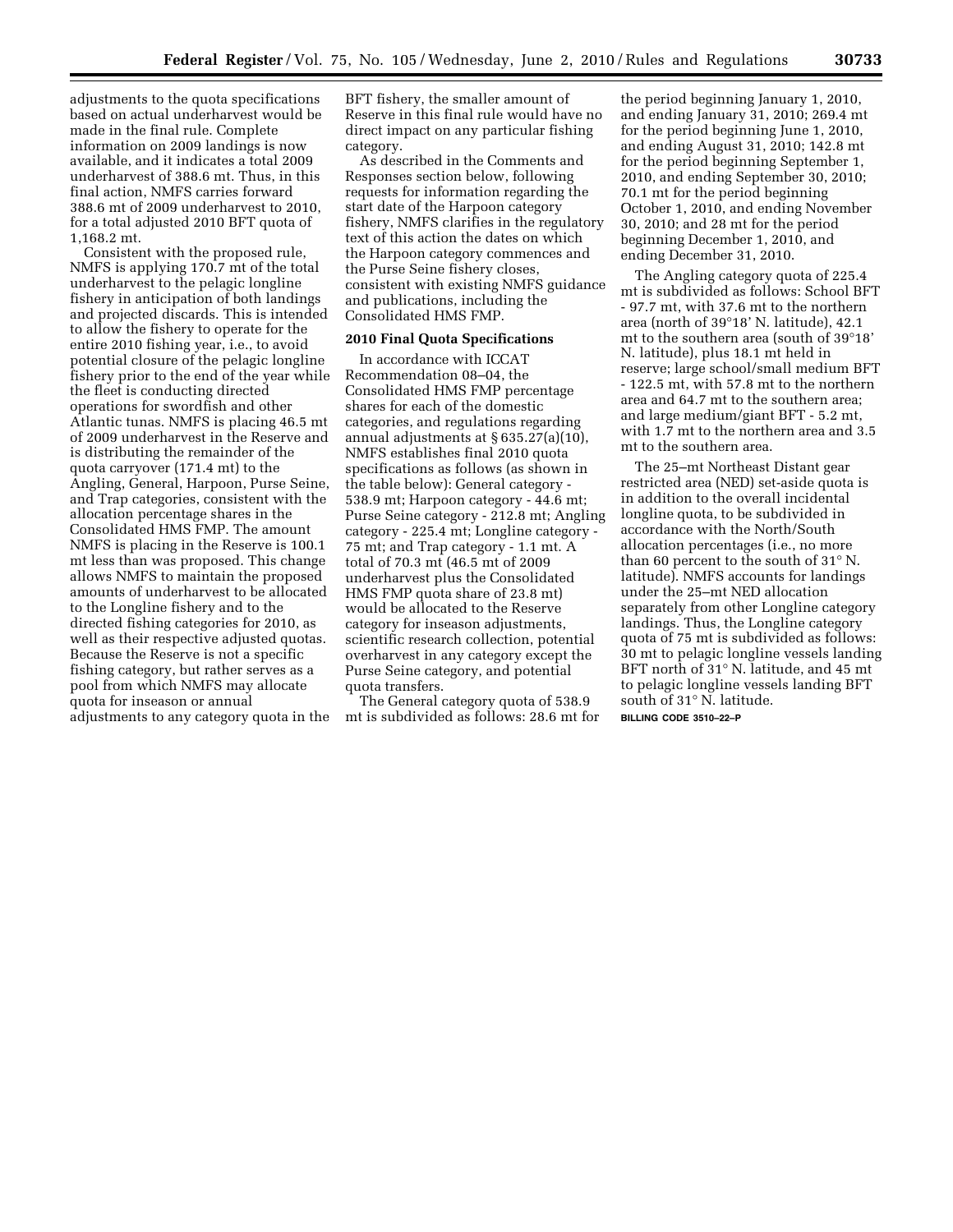| Category (%<br>share of<br>baseline<br>quota) | <b>Baseline</b><br><b>Allocation</b>                   |                                                                                                          | <b>Dead Discard</b><br><b>Deduction</b>                               |                  | Adjustment to<br><b>Baseline</b><br>Quotai |                                                                                                   | <b>Final 2010</b><br><b>Fishing Year</b><br>Quota                                   |
|-----------------------------------------------|--------------------------------------------------------|----------------------------------------------------------------------------------------------------------|-----------------------------------------------------------------------|------------------|--------------------------------------------|---------------------------------------------------------------------------------------------------|-------------------------------------------------------------------------------------|
| <b>Angling (19.7)</b>                         |                                                        | 187.6<br><b>SUBQUOTAS:</b><br>School 97.7<br>Reserve 18.1<br>North 37.6<br><b>South 42.1</b>             |                                                                       |                  | 37.8                                       | 225.4<br><b>SUBQUOTAS:</b><br>School 97.7<br>Reserve 18.1<br>North 37.6<br>South 42.1             |                                                                                     |
|                                               |                                                        | 85.6<br>Trophy 4.3                                                                                       | Lg. Sch/Sm. Med<br>North 40.4<br>South 45.2<br>North 1.4<br>South 2.9 |                  |                                            | Trophy 5.2                                                                                        | Lg. Sch/Sm. Med 122.5<br>North 57.8<br>South 64.7<br>North 1.7<br>South 3.5         |
| <b>General</b> (47.1)                         |                                                        | Total: 448.6<br><b>SUBQUOTAS:</b><br>Jan 23.8<br>Jun-Aug 224.3<br>Sept 118.9<br>Oct-Nov 58.3<br>Dec 23.3 |                                                                       | 90.3             |                                            | 538.9<br><b>SUBQUOTAS:</b><br>Jan 28.6<br>Jun-Aug 269.4<br>Sept 142.8<br>Oct-Nov 70.1<br>Dec 28.0 |                                                                                     |
| Harpoon (3.9)                                 |                                                        | 37.1                                                                                                     |                                                                       | $\overline{7.5}$ |                                            | 44.6                                                                                              |                                                                                     |
| Purse Seine (18.6)                            |                                                        | 177.2                                                                                                    |                                                                       | 35.6             |                                            | 212.8                                                                                             |                                                                                     |
| Longline (8.1)                                | North (-NED)<br>30.9<br><b>NED 25.03</b><br>South 46.2 | 77.1<br><b>SUBQUOTAS:</b>                                                                                |                                                                       | $-172.8$         |                                            | 170.72                                                                                            | 75.0<br><b>SUBQUOTAS:</b><br>North (-NED)<br>30.0<br><b>NED 25.03</b><br>South 45.0 |
| Trap(0.1)                                     |                                                        |                                                                                                          | 1.0                                                                   |                  | 0.2                                        |                                                                                                   | 1.1                                                                                 |
| Reserve (2.5)                                 |                                                        | 23.8                                                                                                     |                                                                       | 46.54            |                                            | 70.3                                                                                              |                                                                                     |
| <b>Total (100)s</b>                           |                                                        | 952.4                                                                                                    |                                                                       | $-172.8$         |                                            | 388.6                                                                                             | 1,168.2                                                                             |

Table 1. Atlantic Bluefin Tuna Final Quota Specifications (in metric tons) for the 2010 Fishing Year (January 1-December 31, 2010)

(1) The distribution of 388.6 mt of underharvest (per ICCAT recommendation) to the quota categories is consistent with FMP allocations, after considerations as calculated below for the Longline category and the Reserve. (2) Adjustment to Longline category quota is intended to provide sufficient quota for the 2010 fishing year. Longline category quota=77.1-172.8+170.7=75 mt. Dead discard deduction consistent with § 635.27(a)(10). (3) 25 mt to account for bycatch of BFT in pelagic longline fisheries in the NED. Not included in total baseline allocation, which is allocated according to the category percentages contained in the Consolidated HMS FMP. (4) Allocation of 46.5 mt to the Reserve for potential ICCAT transfer and other domestic management objectives.

(5) Totals are subject to rounding error.

**BILLING CODE 3510–22–C**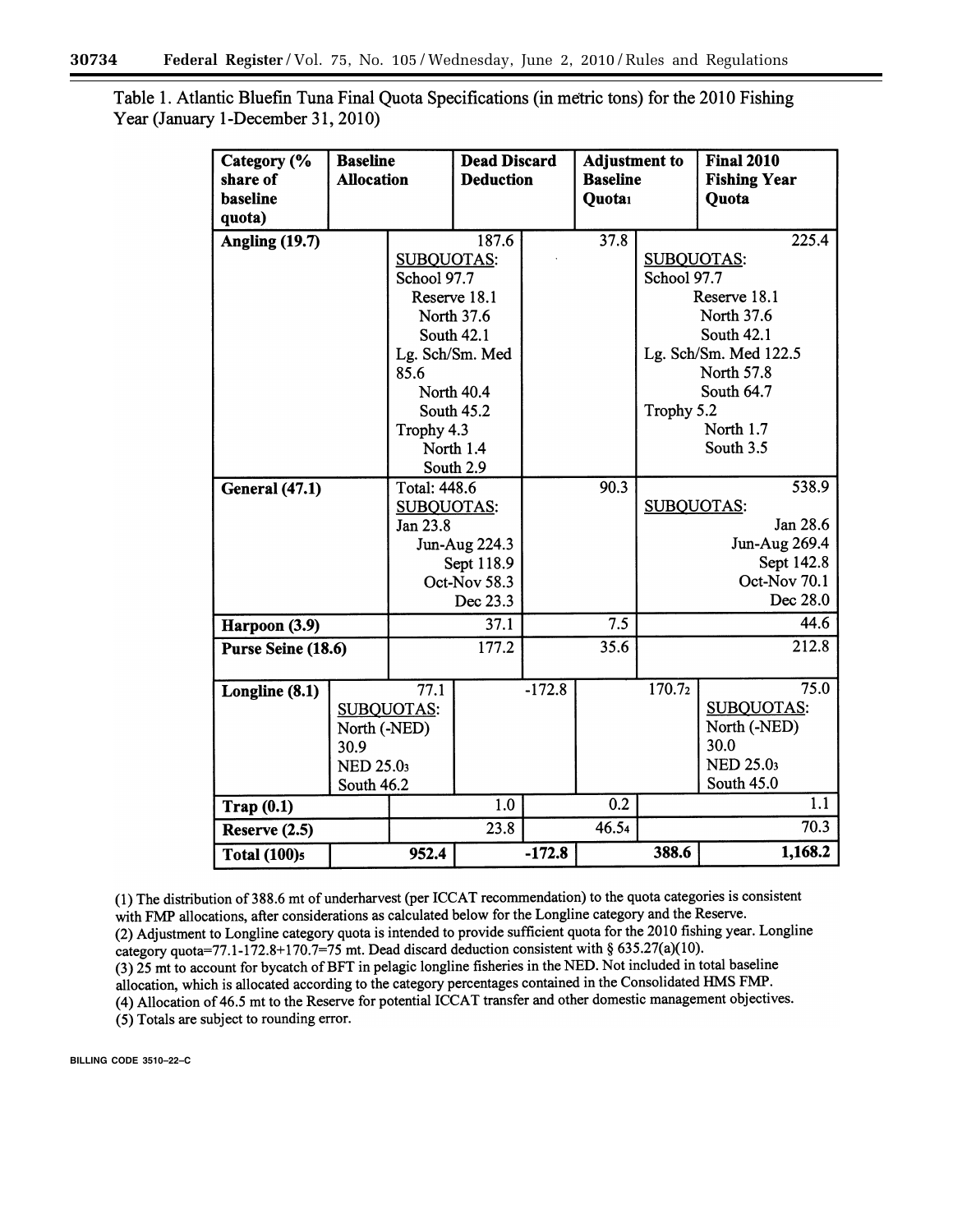## **Comments and Responses**

Below, NMFS summarizes and responds to all comments made specifically on the proposed quota specifications. In addition, NMFS received comments on issues that were not considered part of this rulemaking, as described below.

## *A. BFT Quotas*

*Comment 1:* A few commenters support a total closure of the BFT fishery, or substantial cuts to the U.S. BFT quota, and stricter domestic management measures for the sustainability of the stock. One stated that the BFT stock is a natural resource belonging to all, not only those who profit from its use.

*Response:* These specifications are promulgated in accordance with ICCAT Recommendation 08–04, domestic legislation, such as the Magnuson-Stevens Act, ATCA, and their implementing regulations, and the Consolidated HMS FMP. In Recommendation 08–04, ICCAT adopted a western Atlantic BFT Total Allowable Catch (TAC) of 1,800 mt for the U.S. fisheries for 2010, based on scientific advice and projections that, at these harvest levels, the stock would rebuild by the end of the rebuilding period under the low recruitment scenario. NMFS is required under the Magnuson-Stevens Act to provide U.S. fishing vessels with a reasonable opportunity to harvest the ICCATrecommended quota. Further, no regulation promulgated under ATCA may have the effect of increasing or decreasing any allocation or quota of fish to which the United States agreed pursuant to an ICCAT recommendation. NMFS allocates the U.S. quota to ensure that available fishing opportunities are distributed over as wide a range as possible with regard to time of year, geographic area, and type of participation while maintaining consistency with measures taken to rebuild the BFT fishery.

*Comment 2:* One commenter is concerned that the fishery for BFT measuring less than 73 inches is insufficiently regulated and monitored. The commenter suggested that NMFS enforce a hard Angling category quota, or stop the recreational BFT fishery on September 1, to prevent Angling category quota excesses.

*Response:* To monitor the recreational BFT fishery, NMFS depends primarily on the Large Pelagics Survey (LPS) for landings estimation, and uses information from catch card reporting in North Carolina and Maryland as well as the Automated Landings Reporting

System to verify or supplement landings estimates. The LPS is specifically designed to collect information on recreational fishing directed at large pelagic species, including tunas. This specialized survey allows for higher levels of sampling of fishing trips targeting BFT and other HMS, which ultimately improves estimates of total catch and effort. NMFS considers the BFT estimates produced by the LPS, in combination with the landings reports collected via the other programs described above, to constitute the best information available with regard to recreational BFT landings.

Although NMFS also may adjust recreational effort controls inseason based on the best information available, landings data generally are not available until the end of the calendar year. Using the data sets above along with retrospective analysis, NMFS is able to estimate approximate landings following the end of the year, and make adjustments to recreational daily retention limits for the upcoming year to maintain overall landings within the ICCAT-recommended quotas.

*Comment 3:* A representative from a commercial handgear organization states that the General category BFT allocation scheme, which allocates 89.5 percent of the General category quota to the summer and fall fishery, which traditionally take place in New England, is inequitable and violates National Standard 4 of the Magnuson-Stevens Act (i.e., it discriminates against residents of different states). The industry group seeks reallocation generally, and requests that NMFS allocate quota from the 2010 adjusted Reserve to the January and December 2010 subquotas.

*Response:* The current General category quota allocation scheme was established in the 2006 Consolidated HMS FMP. During the development of the previous HMS FMP, in 1999, the emergence of a General category BFT fishery in the southern Atlantic region was extensively discussed by the HMS Advisory Panel (AP) and the public. At the time, the majority of General category fishing activity took place in the summer and fall off the New England and Mid-Atlantic coasts. However, the HMS AP did not agree on how the HMS FMP should address the scope of a southern area late season General category BFT fishery. In the early 2000s, NMFS performed a number of inseason quota transfers of BFT, consistent with the transfer criteria established in the 1999 HMS FMP, which allowed the General category BFT fishery to extend into the winter months (i.e., late November -

December). In 2002, NMFS received a Petition for Rulemaking from the North Carolina Division of Marine Fisheries to formalize this winter fishery and extend fishing opportunities for the General category into January (67 FR 69502, November 18, 2002). On December 24, 2003, NMFS extended the General category end date from December 31 to January 31 (68 FR 74504) to address some of the concerns raised in the Petition, as well as to increase fishing opportunities and optimum yield for the fishery overall. In 2006, NMFS modified the General category time period subquotas to allow for a formalized winter fishery via the Consolidated HMS FMP (71 FR 58058, October 2, 2006). These subquotas remain in effect.

However, in November 2009, NMFS published a proposed rule that, if finalized, could, among other things, allow the General category season to remain open past January 31 until the entire subquota is utilized (74 FR 57128, November 4, 2009). This proposed action was initiated with the intent to more thoroughly utilize available U.S. BFT quota and, in particular, extend fishing opportunities beyond the end of January, if quota is still available. The comment period for this proposed rule was extended through March 31, 2010.

*Comment 4:* A representative from a commercial handgear organization objects to the allocation of underharvest carried forward from 2009 to the Longline category, and would prefer allocation of this underharvest to the directed fishing categories that use liverelease methods and do not result in discards.

*Response:* NMFS is applying 170.7 mt of the 2009 underharvest to the Longline category quota to provide the Longline category sufficient quota to operate during the entire 2010 fishing year, after the required accounting for BFT dead discards. The regulations regarding determination criteria and annual adjustment of the BFT quota at §§ 635.27(a)(8) and 635.27(a)(10) allow NMFS to transfer quotas among categories based on several criteria (such as a review of landing trends, the projected ability of the vessels fishing under a particular category quota to harvest the additional amount of BFT before the end of the fishing year, the estimated amounts by which quotas for other categories might be exceeded, the effects of the adjustment on accomplishing the objectives of the fishery management plan, etc.). These regulations provide NMFS the flexibility to apply the underharvest to the overall quota for the following fishing year, and distribute the underharvest as needed, provided that the total of the adjusted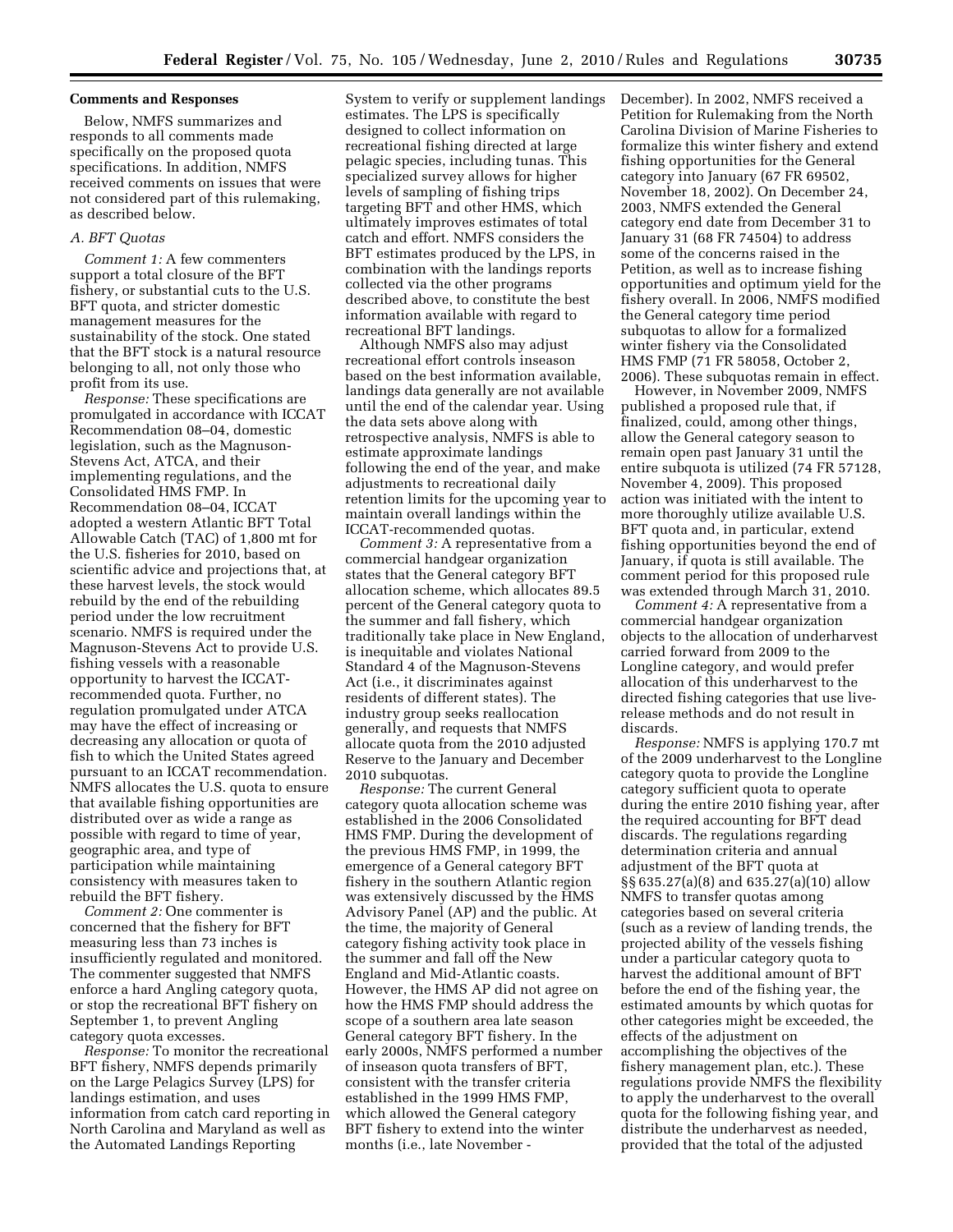category quotas and the Reserve is consistent with the ICCAT recommendation.

Distribution of the available underharvest solely to the directed fishing categories potentially could result in a closure of the pelagic longline fishery prior to the end of the year, while the longline fleet is conducting directed operations for swordfish and other Atlantic tunas. NMFS acknowledges that high landings and discards are a growing issue for the pelagic longline fleet given the limited quota for incidental retention of BFT, and continues to work with stakeholders and the HMS AP to more fully understand the scope of the problem and possible solutions.

*Comment 5:* A BFT dealer asks if NMFS can transfer quota from the Purse Seine category, which has not made full use of its quota in recent years, to the Longline category for 2010.

*Response:* As described in the response to Comment 4, NMFS may conduct annual adjustments or year-end quota transfers among any of the categories based on the determination criteria listed in the BFT quota regulations.

*Comment 6:* A representative of the longline industry opposes the BFT longline dead discard methodology in place since the 2006 ICCAT Annual Meeting, and is concerned about the potential for BFT quota shortages in the near term, combined with potential increased longline interactions with BFT as the stock recovers.

*Response:* The United States applies the ICCAT Standing Committee on Research and Statistics (SCRS) approved methodology to calculate dead discards. The United States must report dead discard estimates to ICCAT annually, and account for this mortality as part of the domestic specification calculation process. Changes to the approved method would require consideration and approval by the SCRS prior to U.S. implementation. As described in the response to Comment 4, NMFS will continue to seek solutions to the issue of BFT bycatch in the pelagic longline fishery.

*Comment 7:* A commercial handgear fisherman requests that NMFS manage the BFT fishery based on what the science shows to be available to the U.S fishery, i.e., allow greater access to small medium BFT, because they have moved to grounds off New England.

*Response:* The current quota allocation scheme and minimum sizes are as established in the 2006 Consolidated HMS FMP. Increased availability of small medium BFT (measuring 59 to less than 73 inches)

has presented increased fishing opportunities for recreational fishery participants at this time. However, there is little certainty that this availability will continue for the long-term. Furthermore, changes to the commercial minimum size need to be carefully considered in the context of impacts to the stock and rebuilding program, as well as the socio-economic impacts for the commercial and recreational BFT fisheries. In addition, because the United States landed its 2009 base quota, and because ICCAT Recommendation 08–04 limits the amount of quota that can be carried forward to 10 percent starting in 2011, providing additional access to small medium BFT potentially could result in U.S. overharvest and U.S. noncompliance with the ICCAT Recommendation.

#### *B. Other Issues*

## *1) Extension of the General and Harpoon Category Seasons*

Some of the Gloucester public hearing participants sought clarification of the Harpoon category fishery start date, and some requested that NMFS allow General and Harpoon category fishing to commence May 1 rather than June 1, particularly given recent underharvests of those categories.

# *2) ICCAT Negotiations*

A few industry representatives request that the U.S. delegation to ICCAT renegotiate the amount that western Atlantic ICCAT contracting parties may carry forward to the next year (from 10 percent to at least 25 percent), as U.S. landings are variable from year to year and may increase as a result of eastern Atlantic and Mediterranean TAC reductions and mixing.

*Response to Comments on Other Issues*: The suggestions listed above are beyond the scope of the rulemaking and NEPA analysis for this action. However, in the regulatory text of this action, NMFS clarifies that the Harpoon category fishery commences June 1 each year. NMFS also clarifies that the Purse Seine fishery closes on December 31 of each year. This information has been presented in numerous HMS documents, including the Consolidated HMS FMP, the annual Commercial Compliance Guides, and the annual Atlantic Tunas Regulations brochures, but addressing it in the regulatory text will provide needed clarity within the fishery that is the subject of this rule.

In considering any change to the ICCAT recommendation on allowed carryforward of underharvest, NMFS

must consider carefully the potential effects on the stock rebuilding, particularly when they result in potential total catches that are greater than the scientifically recommended TAC.

## **Classification**

NMFS publishes this final rule under the authority of the Magnuson-Stevens Act and ATCA. The Assistant Administrator for Fisheries (AA) has determined that the regulations contained in this final rule are necessary to implement the recommendations of ICCAT, and to manage the domestic Atlantic HMS fisheries, and are consistent with the Magnuson-Stevens Act and its National Standards.

This final rule been determined to be not significant for purposes of Executive Order 12866.

In compliance with Section 604 of the Regulatory Flexibility Act (RFA), a Final Regulatory Flexibility Analysis (FRFA) was prepared for this rule. The FRFA revises the Initial Regulatory Flexibility Analysis (IRFA), and analyzes the anticipated economic impacts of the preferred actions and any significant alternatives that could minimize economic impacts on small entities. Each of the statutory requirements of Section 604 of the RFA has been addressed and a summary of the FRFA is below. The full FRFA and analysis of economic and ecological impacts are available from NMFS (see ADDRESSES).

Section 604(a)(1) of the RFA requires the Agency to state the objective of and need for the rule. The objective of this rule is to establish 2010 BFT quotas. This action is needed specifically to implement the 2008 ICCAT BFT recommendation for 2010. The action is also necessary and appropriate pursuant to ATCA, and to achieve domestic management objectives under the Magnuson-Stevens Act, including rebuilding stocks and ending overfishing. Because BFT quotas and allocations are codified in the HMS regulations at § 635.27, a regulatory amendment is required to modify the baseline U.S. quota from 1,009.9 mt (recommended for 2009) to 952.4 mt (recommended for 2010), and the allocations (in mt) to the General, Angling, Harpoon, Purse Seine, Longline, Trap, and Reserve categories, per the percentage allocation shares set forth in the Consolidated HMS FMP.

Section 604(a)(2) of the RFA requires the Agency to summarize significant issues raised by public comments in response to the IRFA, a summary of the Agency's assessment of such issues, and a statement of any changes made as a result of the comments. NMFS did not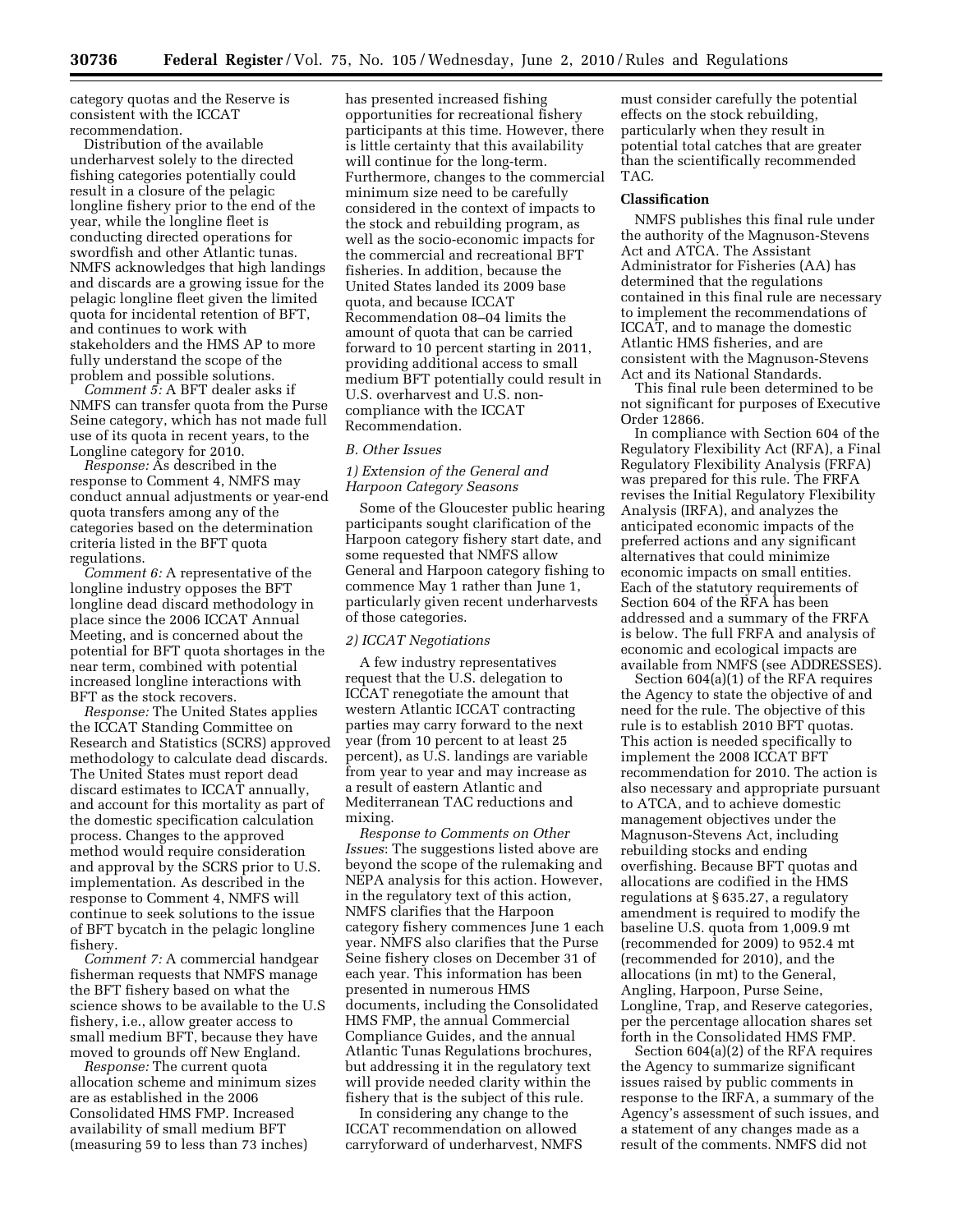receive any comments specifically on the IRFA.

Section 604(a)(3) of the RFA requires the Agency to describe and provide an estimate of the number of small entities to which the rule will apply. The final action could directly affect the approximately 34,000 vessels that held a 2009 Atlantic HMS Charter/Headboat, Atlantic HMS Angling, or an Atlantic tunas permit and will hold one again in 2010. These permitted vessels consist of commercial, recreational, and charter vessels as well as headboats. Of these, 8,318 permit holders (the combined number of commercial category permit holders, including charter/headboat vessels) are considered small business entities according to the Small Business Administration's standard for defining a small entity.

Section 604(a)(4) of the RFA requires the Agency to describe the projected reporting, recordkeeping, and other compliance requirements of the final rule, including an estimate of the classes of small entities which would be subject to the requirements of the report or record. None of the alternatives considered for this final rule would result in additional reporting, recordkeeping, and compliance requirements.

Section 604(a)(5) of the RFA requires the Agency to describe the steps taken to minimize the significant economic impact on small entities consistent with the stated objectives of applicable statutes. Additionally, section 603(c)(1)- (4) of the RFA lists four general categories of ''significant'' alternatives that would assist an agency in the development of alternatives. These categories of alternatives are: (1) establishment of differing compliance or reporting requirements or timetables that take into account the resources available to small entities; (2) clarification, consolidation, or simplification of compliance and reporting requirements under the rule for such small entities; (3) use of performance rather than design standards; and (4) exemptions from coverage of the rule for small entities.

In order to meet the objectives of this final rule, consistent with the Magnuson-Stevens Act, NMFS cannot exempt small entities or change the reporting requirements only for small entities, because all of the affected businesses (commercial vessel permit holders) are considered small entities. Thus, there are no alternatives discussed that fall under the first and fourth categories described above. In addition, none of the alternatives considered would result in an increase or decrease of reporting requirements

for small entities (category two above). NMFS does not know of any performance or design standards that would satisfy the aforementioned objectives of this rulemaking, while concurrently complying with the Magnuson-Stevens Act.

As described below, NMFS analyzed two alternatives in this final rulemaking and justified its selection of the preferred alternative to achieve the desired objective. Specifically, NMFS analyzed a no-action alternative, and a preferred alternative that would implement the 2008 ICCAT recommendation.

NMFS has estimated the average impact that the preferred alternative to establish the 2010 BFT quota for all domestic fishing categories would have on individual permit categories and the vessels within those categories. As mentioned above, the 2008 ICCAT recommendation reduces the U.S. BFT quota for 2010 to 977.4 mt. This quota allocation includes 25 mt to account for incidental catch of BFT related to directed longline fisheries in the NED. This action would distribute the adjusted (baseline) quota of 952.4 mt to the domestic fishing categories based on the allocation percentages established in the Consolidated HMS FMP.

In 2009, the annual gross revenues from the commercial BFT fishery were approximately \$6.9 million. As described above, 8,318 vessels are permitted to land and sell BFT under four commercial BFT quota categories (including charter/headboat vessels). The commercial categories and their 2009 gross revenues are General (\$5,040,772), Harpoon (\$498,877), Purse Seine (\$149,934), and Longline (\$1,247,600). The FRFA assumes that each vessel within a category would have similar catch and gross revenues, to show the relative impact of the proposed action on vessels.

In its analysis of alternatives, NMFS found that implementation of the preferred alternative would be in accordance with the Consolidated HMS FMP and consistent with ATCA, under which the United States is obligated to implement ICCAT-approved quota recommendations as necessary and appropriate. The preferred alternative would implement this quota, and have slightly positive impacts for fishermen in the long-run as the stock rebuilds. The no-action alternative would keep the quota at the 2009 levels (approximately 58 mt more), and would be inconsistent with the purpose and need for this action as well as the Consolidated HMS FMP. It would retain economic impacts to the United States and to local economies at a distribution

and scale similar to 2009, or recent prior years, and would provide fishermen additional fishing opportunities, subject to the availability of BFT to the fishery, in the short term. In the long term, however, as stock rebuilding is delayed, negative impacts would result.

It is difficult to estimate average potential ex-vessel revenues to commercial participants, largely because revenues depend heavily on the availability of large medium and giant BFT to the fishery. Section 4 of the Supplemental Environmental Assessment, Regulatory Impact Review, and Final Regulatory Flexibility Analysis describes potential revenue losses per commercial quota category, based on each category's proposed base quota reduction and price-per-pound information from 2009. This was found to be \$454,059 for the General category, \$27,888 for the Harpoon category, \$46,420 for the Longline category, \$0 for the Trap category, and \$139,278 for the Purse Seine category. Because the directed commercial categories have underharvested their subquotas in recent years, the potential decreases in ex-vessel revenues above overestimate the probable economic impacts to those categories relative to recent conditions. Additionally, there has been substantial interannual variability in ex-vessel revenues per category in recent years due to recent changes in BFT availability and other factors. Generally, the interannual differences in ex-vessel revenues per category have been larger than the potential impacts described above.

Data on net revenues of individual fishermen are lacking, so the economic impact of the alternatives is averaged across each category. NMFS considers this a reasonable approach for BFT fisheries, in particular because available landings data (weight and ex-vessel value of the fish in price/pound) allow NMFS to calculate the gross revenue earned by a fishery participant on a successful trip. The available data do not, however, allow NMFS to calculate the effort and cost associated with each successful trip (e.g., the cost of gas, bait, ice, etc.), so net revenue for each participant cannot be calculated. As a result, NMFS analyzes the average impact of the proposed alternatives among all participants in each category.

Success rates vary widely across participants in each category (due to extent of vessel effort and availability of commercial-sized BFT to participants where they fish), but for the sake of estimating potential revenue loss per vessel, category-wide revenue losses can be divided by the number of permitted vessels in each category. Because HMS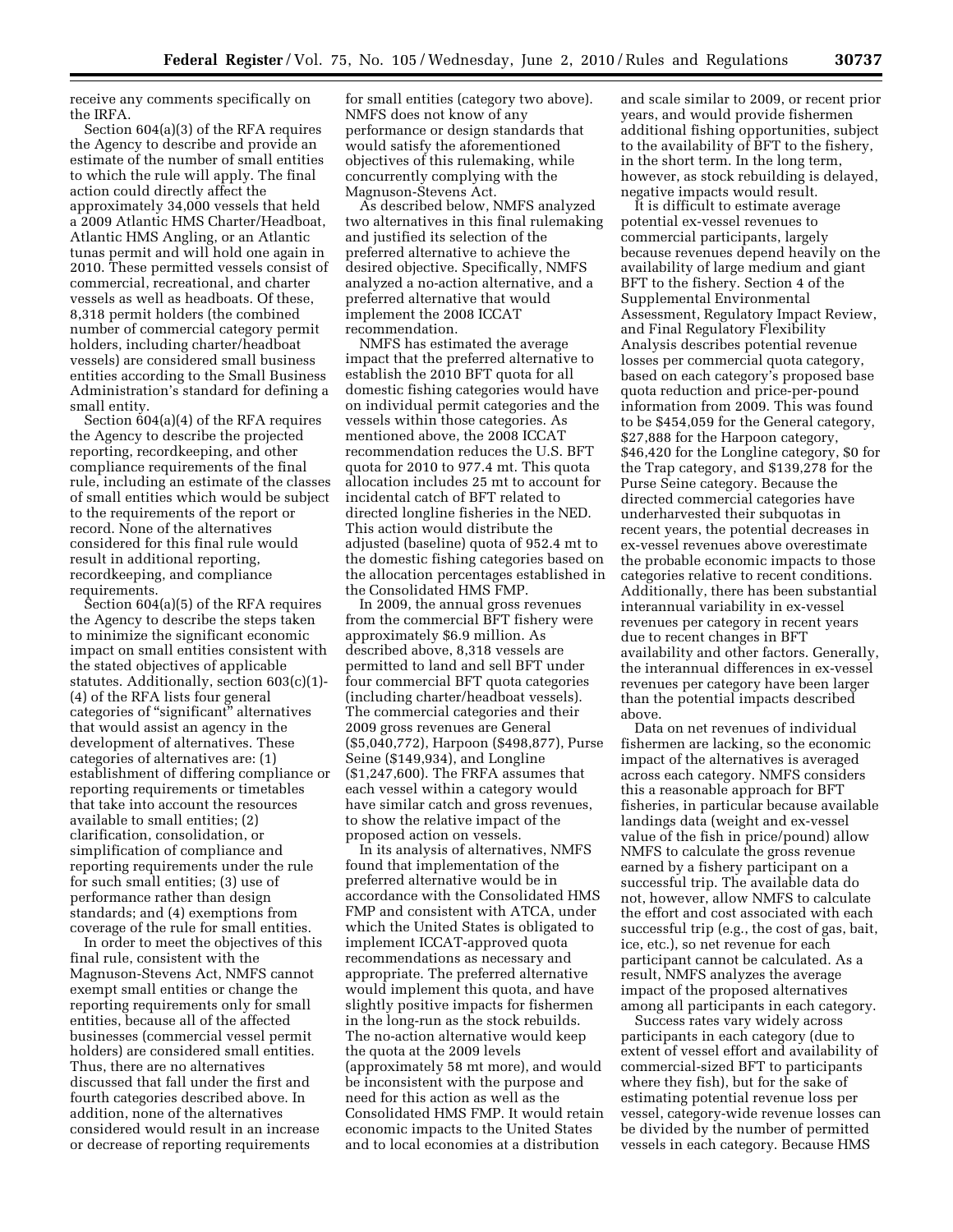Charter/Headboat vessels may fish commercially under the General category quota and retention limits, Charter/Headboat permitted vessels are considered along with General category vessels when estimating potential General category ex-vessel revenue changes. Potential ex-vessel revenue losses have been estimated as follows: General category (including Charter/ Headboat vessels): \$57; Harpoon category: \$1,213; Longline category (incidental): \$171; Trap category (incidental): \$0; and Purse Seine category: \$46,426. These values likely overestimate potential revenue losses for vessels that actively fish and are successful in landing at least one BFT.

## **List of Subjects in 50 CFR Part 635**

Fisheries, Fishing, Fishing vessels, Foreign relations, Imports, Penalties, Reporting and recordkeeping requirements, Treaties.

Dated: May 26, 2010.

**Eric C. Schwaab,** 

*Assistant Administrator for Fisheries, National Marine Fisheries Service.* 

■ For the reasons set out in the preamble, 50 CFR part 635 is amended as follows:

# **PART 635–ATLANTIC HIGHLY MIGRATORY SPECIES**

■ 1. The authority citation for part 635 continues to read as follows:

**Authority:** 16 U.S.C. 971 *et seq.*; 16 U.S.C. 1801 *et seq.* 

■ 2. In § 635.27, paragraphs (a) introductory text,  $(a)(1)(i)$ ,  $(a)(2)$ ,  $(a)(3)$ ,  $(a)(4)(i)$ ,  $(a)(5)$ ,  $(a)(7)(i)$ , and  $(a)(7)(ii)$  are revised to read as follows:

## **§ 635.27 Quotas.**

(a) *BFT*. Consistent with ICCAT recommendations, and with paragraph  $(a)(10)(iv)$  of this section, NMFS may subtract the most recent, complete, and available estimate of dead discards from the annual U.S. BFT quota, and make the remainder available to be retained, possessed, or landed by persons and vessels subject to U.S. jurisdiction. The remaining baseline annual U.S. BFT quota will be allocated among the General, Angling, Harpoon, Purse Seine, Longline, Trap, and Reserve categories. BFT may be taken by persons aboard vessels issued Atlantic Tunas permits, HMS Angling permits, or HMS Charter/ Headboat permits. The baseline annual U.S. BFT quota is 952.4 mt, not including an additional annual 25 mt allocation provided in paragraph (a)(3) of this section. The baseline annual U.S. BFT quota is divided among the categories as follows: General - 47.1

percent (448.6 mt); Angling - 19.7 percent (187.6 mt), which includes the school BFT held in reserve as described under paragraph (a)(7)(ii) of this section; Harpoon - 3.9 percent (37.1 mt); Purse Seine - 18.6 percent (177.2 mt); Longline - 8.1 percent (77.1 mt), which does not include the additional annual 25 mt allocation provided in paragraph (a)(3) of this section; and Trap - 0.1 percent (1.0 mt). The remaining 2.5 percent (23.8 mt) of the baseline annual U.S. BFT quota will be held in reserve for inseason or annual adjustments based on the criteria in paragraph (a)(8) of this section. NMFS may apportion a quota allocated to any category to specified fishing periods or to geographic areas and will make annual adjustments to quotas, as specified in paragraph (a)(10) of this section. BFT quotas are specified in whole weight.

 $(1) * * *$ 

(i) Catches from vessels for which General category Atlantic Tunas permits have been issued, and certain catches from vessels for which an HMS Charter/ Headboat permit has been issued, are counted against the General category quota in accordance with  $\S 635.23(c)(3)$ . The amount of large medium and giant BFT that may be caught, retained, possessed, landed, or sold under the General category quota is 47.1 percent (448.6 mt) of the baseline annual U.S. BFT quota, and is apportioned as follows:

(A) January 1 through January 31 - 5.3 percent (23.8 mt);

(B) June 1 through August 31 - 50 percent (224.3 mt);

(C) September 1 through September 30 - 26.5 percent (118.9 mt);

(D) October 1 through November 30 - 13 percent (58.3 mt); and

(E) December 1 through December 31 - 5.2 percent (23.3 mt).

\* \* \* \* \*

(2) Angling category quota. In accordance with the framework procedures of the Consolidated HMS FMP, prior to each fishing year, or as early as feasible, NMFS will establish the Angling category daily retention limits. The total amount of BFT that may be caught, retained, possessed, and landed by anglers aboard vessels for which an HMS Angling permit or an HMS Charter/Headboat permit has been issued is 19.7 percent (187.6 mt) of the baseline annual U.S. BFT quota. No more than 2.3 percent (4.3 mt) of the annual Angling category quota may be large medium or giant BFT. In addition, over each 2–consecutive-year period (starting in 2009, inclusive), no more than 10 percent of the annual U.S. BFT quota, inclusive of the allocation

specified in paragraph (a)(3) of this section, may be school BFT. The Angling category quota includes the amount of school BFT held in reserve under paragraph (a)(7)(ii) of this section. The size class subquotas for BFT are further subdivided as follows:

(i) After adjustment for the school BFT quota held in reserve (under paragraph (a)(7)(ii) of this section), 52.8 percent (42.1 mt) of the school BFT Angling category quota may be caught, retained, possessed, or landed south of 39°18' N. lat. The remaining school BFT Angling category quota (37.6 mt) may be caught, retained, possessed or landed north of 39°18' N. lat.

(ii) An amount equal to 52.8 percent (45.2 mt) of the large school/small medium BFT Angling category quota may be caught, retained, possessed, or landed south of 39°18' N. lat. The remaining large school/small medium BFT Angling category quota (40.4 mt) may be caught, retained, possessed or landed north of 39°18' N. lat.

(iii) An amount equal to 66.7 percent (2.9 mt) of the large medium and giant BFT Angling category quota may be caught, retained, possessed, or landed south of 39°18' N. lat. The remaining large medium and giant BFT Angling category quota (1.4 mt) may be caught, retained, possessed or landed north of 39°18' N. lat.

(3) *Longline category quota*. The total amount of large medium and giant BFT that may be caught incidentally and retained, possessed, or landed by vessels that possess Longline category Atlantic Tunas permits is 8.1 percent (77.1 mt) of the baseline annual U.S. BFT quota. No more than 60.0 percent (46.2 mt) of the Longline category quota may be allocated for landing in the area south of 31°00' N. lat. In addition, 25 mt shall be allocated for incidental catch by pelagic longline vessels fishing in the Northeast Distant gear restricted area as specified at § 635.23(f)(3).

 $(4)$  \* \* \*

(i) The total amount of large medium and giant BFT that may be caught, retained, possessed, or landed by vessels that possess Purse Seine category Atlantic Tunas permits is 18.6 percent (177.2 mt) of the baseline annual U.S. BFT quota. The directed purse seine fishery for BFT commences on July 15 of each year, unless NMFS takes action to delay the season start date. Based on cumulative and projected landings in other commercial fishing categories, and the potential for gear conflicts on the fishing grounds or market impacts due to oversupply, NMFS may delay the BFT purse seine season start date from July 15 to no later than August 15 by filing an adjustment